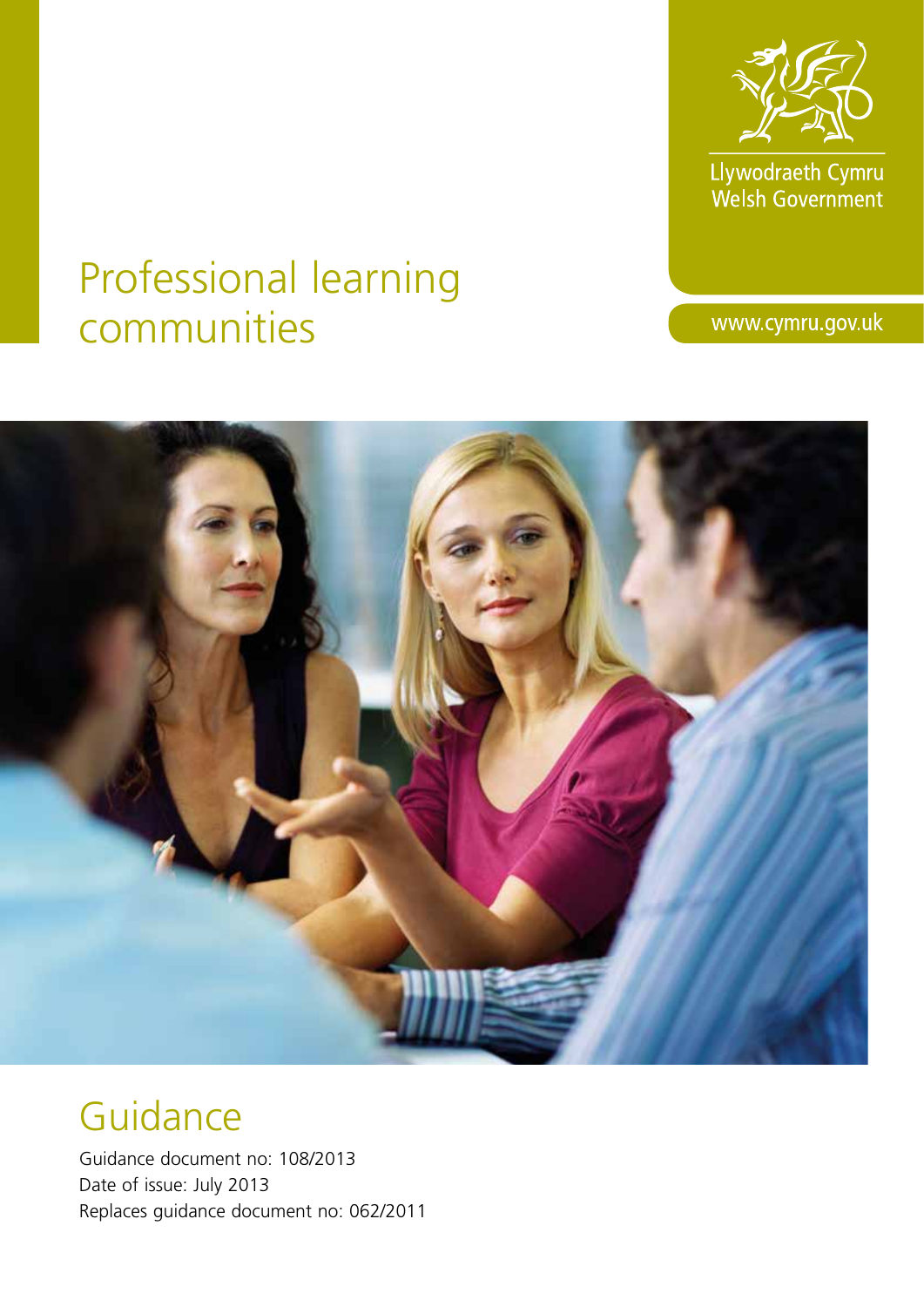## Professional learning communities

| <b>Audience</b>               | All practitioners working in an educational setting in Wales.                                                                                                                                            |
|-------------------------------|----------------------------------------------------------------------------------------------------------------------------------------------------------------------------------------------------------|
| <b>Overview</b>               | To provide all educational practitioners with an overview of the<br>national model for professional learning communities.                                                                                |
| <b>Action</b><br>required     | None $-$ for information only.                                                                                                                                                                           |
| <b>Further</b><br>information | Please contact the Professional learning communities mailbox:<br>PLC@wales.gsi.gov.uk                                                                                                                    |
| <b>Additional</b><br>copies   | This is an online document only and can be accessed from the Welsh<br>Government's website at learningwales.gov.uk/yourcareer<br>If an alternative format is required, please contact the mailbox above. |
| <b>Related</b><br>documents   | The School Effectiveness Framework (2008)                                                                                                                                                                |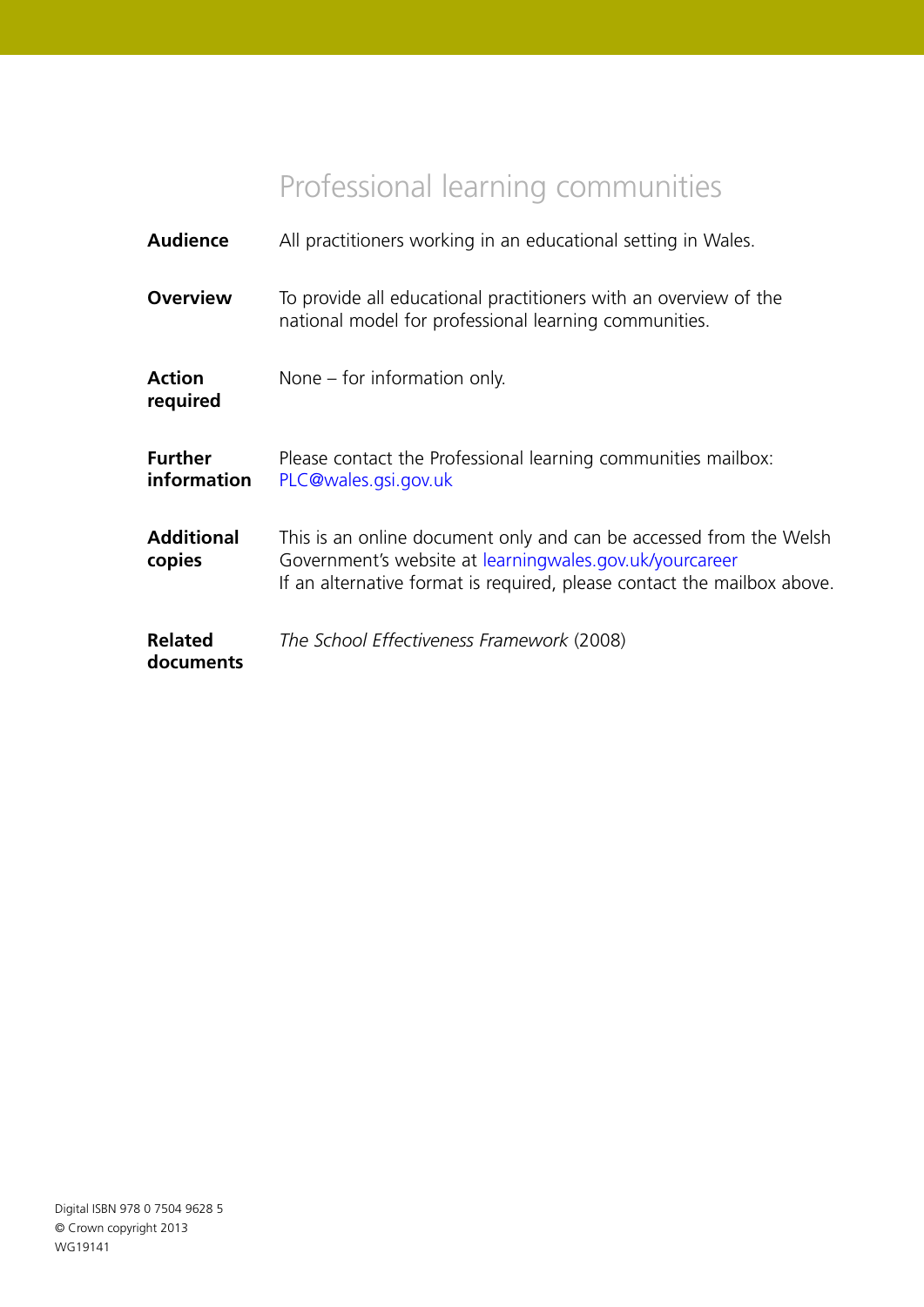## **Contents**

| Professional learning communities (PLCs) – the national<br>context | 2  |
|--------------------------------------------------------------------|----|
| Why have a PLC?                                                    | 4  |
| What is a PLC?                                                     | 5  |
| The PLC national model                                             | 7  |
| <b>Frequently asked questions</b>                                  | 12 |
| <b>References</b>                                                  | 15 |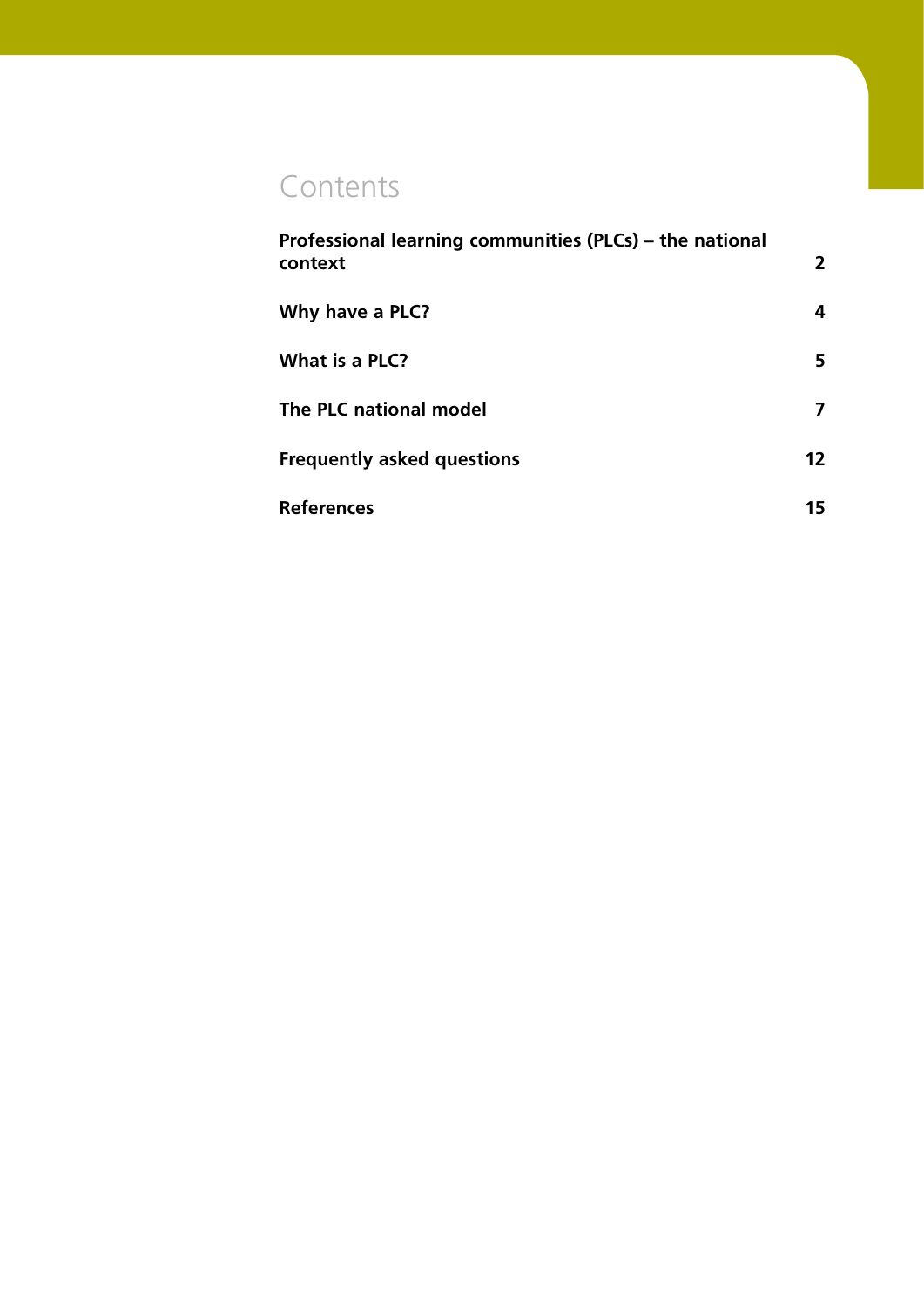## Professional learning communities (PLCs) – the national context

The Minister for Education and Skills has set out a programme of school reform which is challenging and ambitious. The Welsh Government together with its partners is working to transform and shape the education system for the future.

Our focus for improving the education system in Wales is based around three interrelated priorities:

- improved literacy levels
- improved numeracy levels
- reducing the impact of poverty on educational attainment.

These priorities are underpinned by the School Effectiveness Framework (SEF) which is our overarching policy for improving educational attainment and provision in Wales and the one to which all our other policies are aligned. The SEF is about the whole school-based education system – schools, local authorities and the Welsh Government working collaboratively to:

- achieve better learning outcomes and well-being for all children and young people regardless of their socio-economic background
- reduce the variation in learning outcomes within and between classrooms, schools and local authorities.

To support these aims we have developed an integrated system that brings together the professional standards, professional development and performance management. This new structure is the practice review and development (PRD) model and applies to the whole school workforce including teachers, headteachers and support staff.

The core purpose of PRD is to contribute to the school improvement agenda for Wales by providing a clear structure to ensure that professional standards, performance management and professional development work together as a single system, rather than as separate, individual elements.

The PRD model recognises that professional development is at its most powerful when it is focused on coaching and mentoring; reflective practice; action research; and participation in PLCs. All practitioners in Wales are expected to use these approaches to address their professional development needs.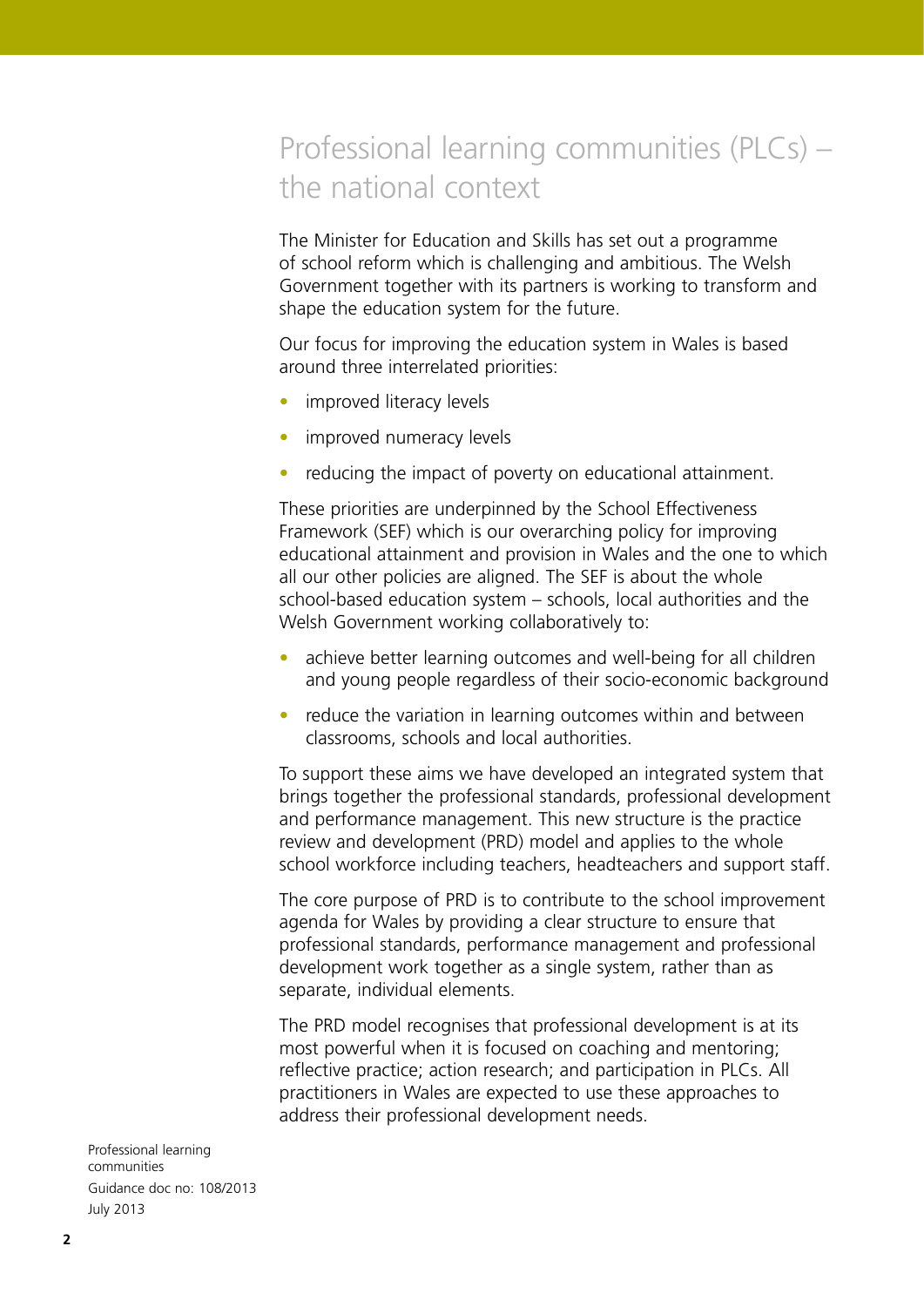Involvement in PLCs within and beyond the school also makes a significant contribution to building the school's capacity for continuous improvement, especially in relation to the national focus on literacy, numeracy and tackling disadvantage.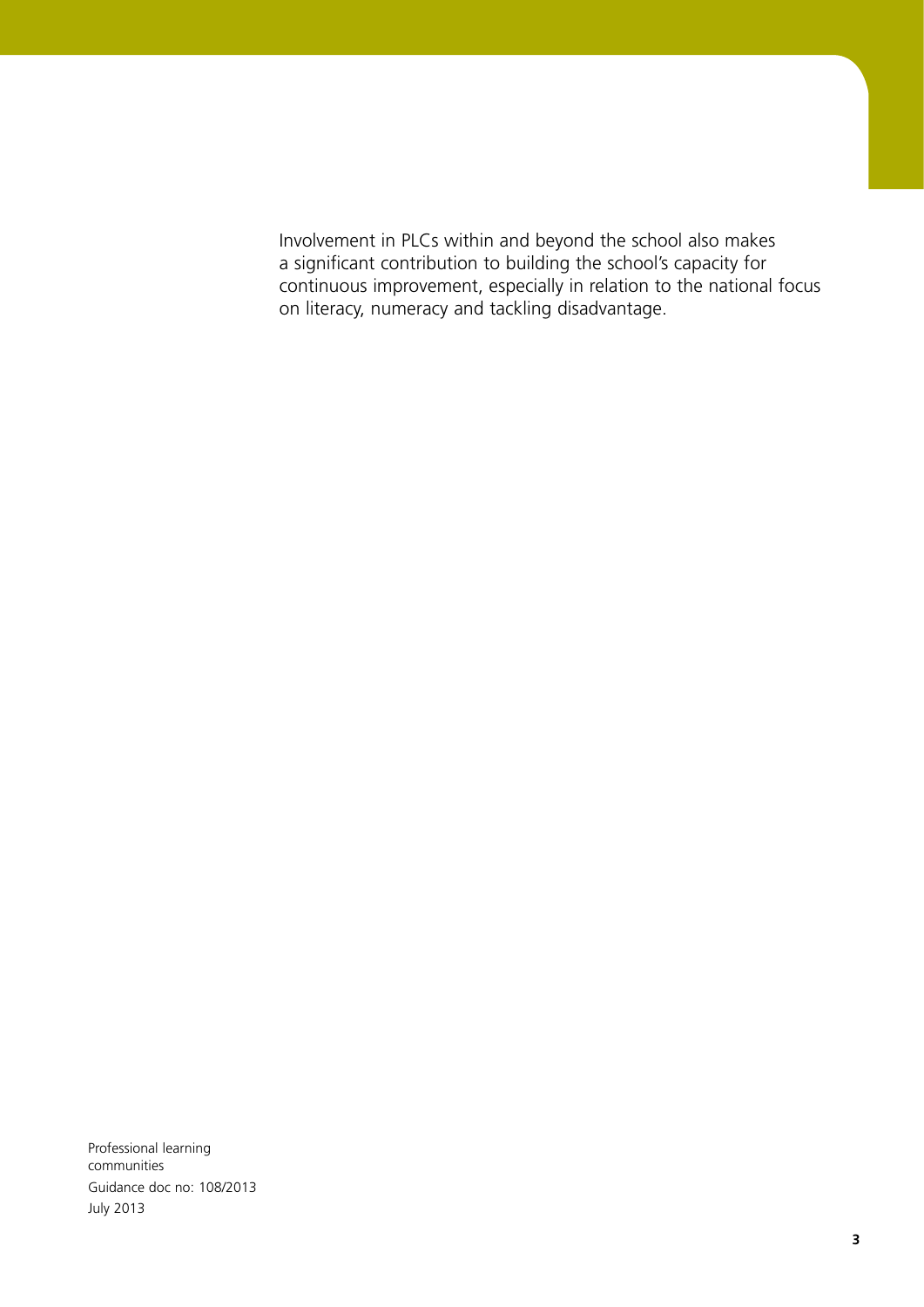## Why have a PLC?

The research evidence consistently highlights the importance of interdependent learning and collaboration as the cornerstone of school improvement and effective professional development. It reinforces that where teachers collectively investigate ways of overcoming barriers to **their** students' learning, the outcomes can be dramatic. Working in this way, as a PLC, can bring many benefits but most importantly, if done well, PLCs can result in improved learner outcomes (Verscio et al, 2008; Saunders et al, 2009). In addition, networks of PLCs (between and across schools) enable the groups to widen their expertise and to share their most effective practice.

Extensive research evidence shows that teachers who are part of a PLC tend to be more effective in the classroom and achieve better student outcomes (Lewis and Andrews, 2004). PLCs can also improve teachers' professional learning and secure improved school performance, irrespective of the school context and its socio-economic profile (Elmore, 2002; Goldenberg, 2004).

In short, a PLC engages teachers<sup>1</sup> in collaborative enquiry, about a specific issue or problem, with the prime aim of changing professional practice so that improved teaching and learning follows (Dufour et al, 2009). The purpose of a PLC can be summed up in three words – 'improved learner outcomes' (Harris and Jones, 2010).

<sup>1</sup> Note: the PLC can also include additional staff in the school responsible for supporting learning and teaching.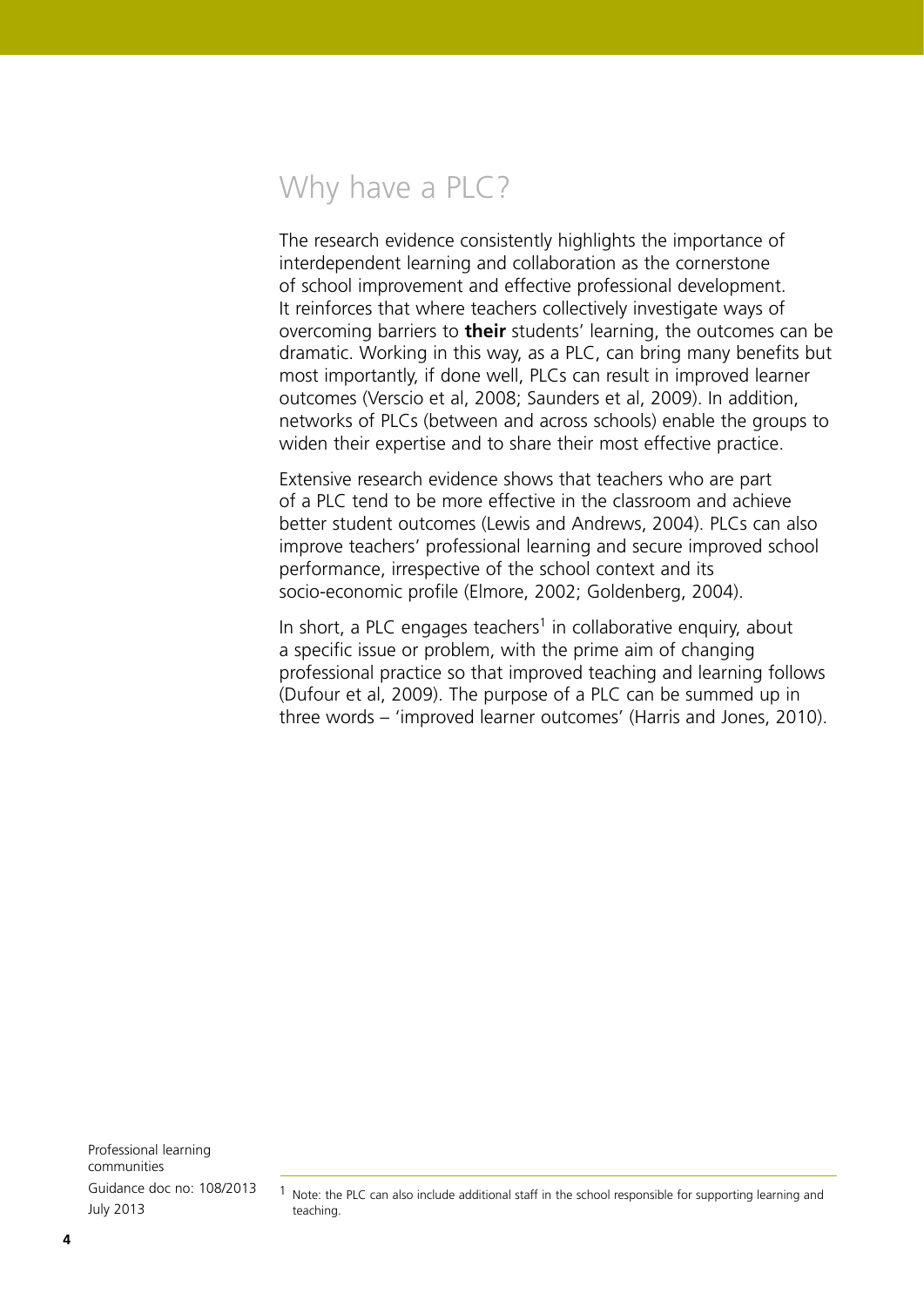## What is a  $PIC$ ?

The Welsh Government's agreed definition of a PLC is:

A PLC is a group of practitioners working together using a structured process of enquiry to focus on a specific area of their teaching to improve learner outcomes and so raise school standards.

When consistently implemented using the national model, PLCs have the potential to make a positive difference to learner outcomes as well as enhancing the quality of professional learning. If PLCs are to make a real difference to school performance and learner outcomes, the participants need to engage in collaborative and interdependent learning. They need to:

- have the responsibility to try new learning and teaching strategies in order to extend their own professional development and learning
- enquire as a group in order to generate new professional knowledge and understanding
- implement the most effective learning and teaching solutions.

There is a risk that PLCs could be misrepresented as a convenient 'catch all' for any form of collaboration, partnership or networking however effective or ineffective. Unless PLCs are properly configured using the national model, they will not have an impact on the learning outcomes desired. Simply renaming existing groups, such as departments, working parties or existing curriculum teams as PLCs, is misleading and will do little to improve actual school performance or to change classroom practice.

The following table on page 6 sums up what a PLC is.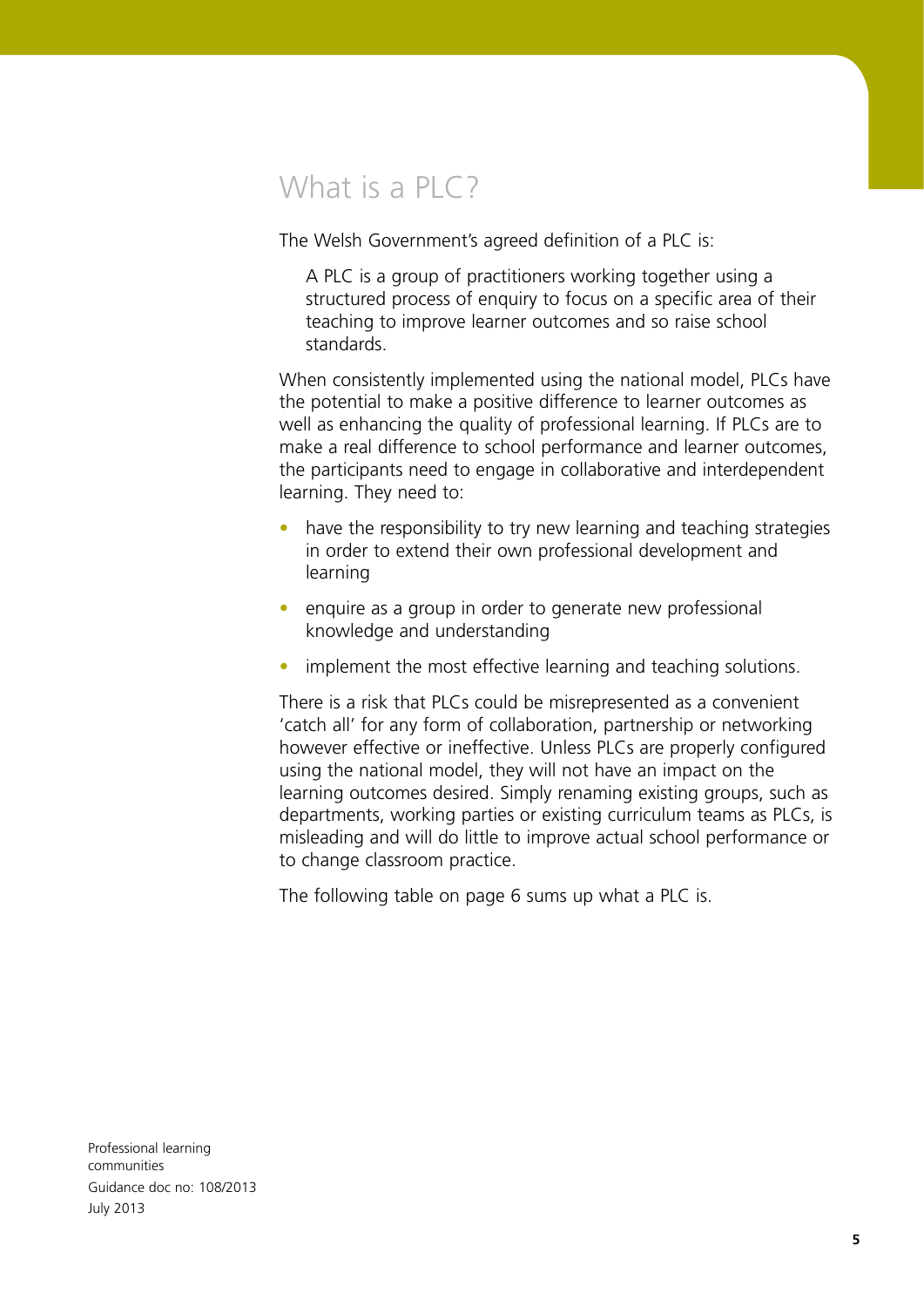#### **A PLC**

Group of professionals working as a team to address specific learner needs arising from the analysis of data/ evidence.

Chooses the focus of enquiry and the membership of the group.

Imperative to generate new ideas and new practice.

Operates within a clear cycle of action enquiry.

Leadership is widely distributed and the group chooses its own facilitator.

Each member is accountable for the outcomes of the PLC – there is reciprocal accountability.

Disbands and reforms with a new focus on enquiry and changed membership.

Assesses its impact directly on learner outcomes and has a responsibility to share these outcomes with others.

Independent and interdependent learning. Reflection upon individual and collective learning based on evidence.

Active community of learners.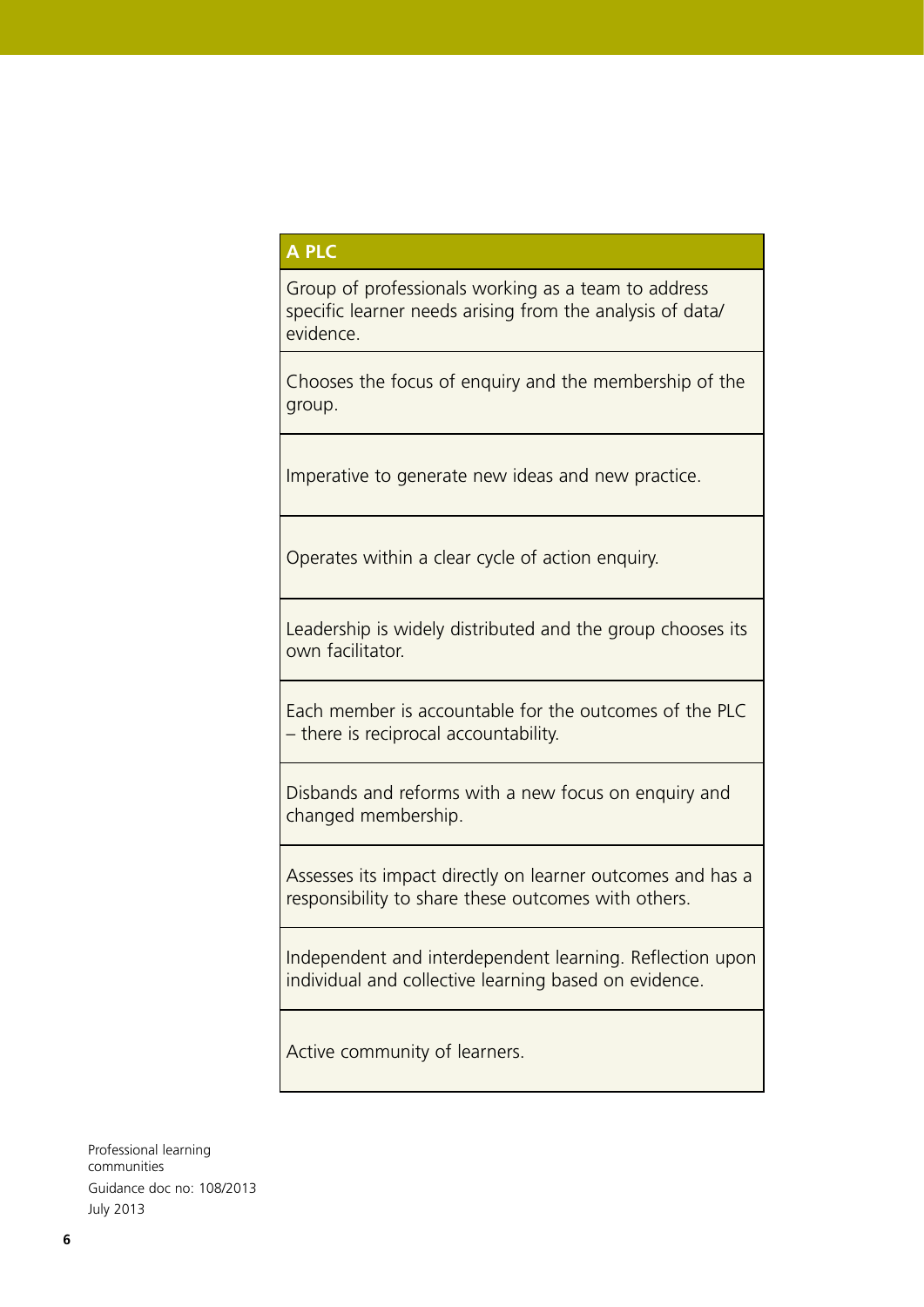## The PLC national model

The diagram of the PLC model contains seven phases which guide you through the PLC process.

Effective PLCs follow each phase of the national model. The information included in the following pages provides further clarification of each phase, including a definition of what each phase means.

### **7 1 2 3 4 5 6** Establish the group Identify a focus Action enquiry Innovation and change Trialling and feedback **Refining Sharing** outcomes ESTABLIS **MP** EVALUATE **ENQUIRE**

#### **Click on each phase for further information.**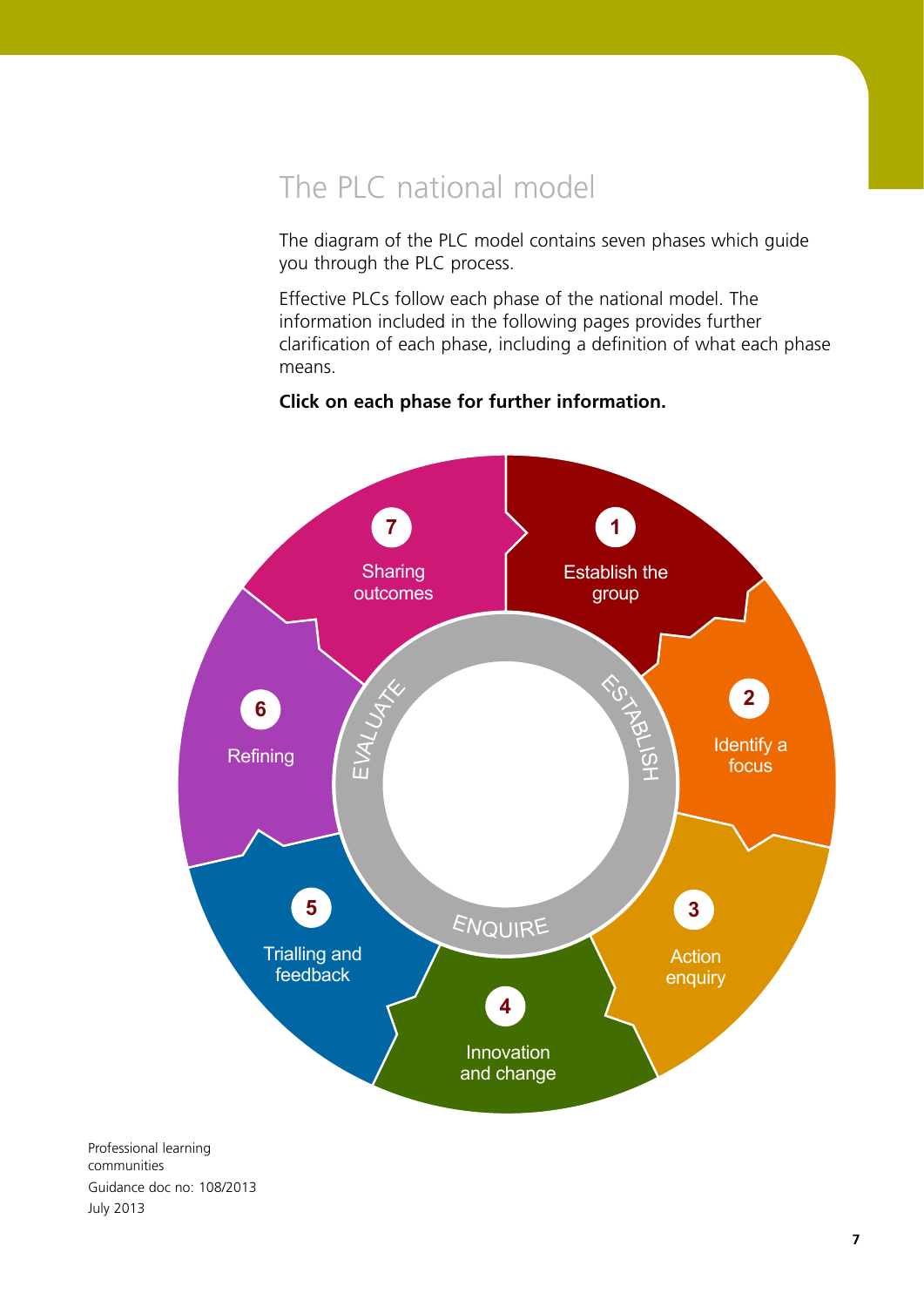### **Phase 1: Establish the group**

| <b>Definition</b>                                                                                                                                                                                      | <b>Expectations</b>                                                     |
|--------------------------------------------------------------------------------------------------------------------------------------------------------------------------------------------------------|-------------------------------------------------------------------------|
| During this phase data is used to identify the<br>composition of the group. All participants<br>have a shared understanding of the PLC<br>national model and agree responsibilities<br>within the PLC. | Before moving on to the next phase, have<br>you                         |
|                                                                                                                                                                                                        | considered data?<br>shared the national model with all<br>participants? |
|                                                                                                                                                                                                        | agreed who will take on the role of the<br>facilitator?                 |
|                                                                                                                                                                                                        | agreed what will happen in subsequent<br>meetings?                      |
|                                                                                                                                                                                                        | agreed working practices for the PLC?                                   |

### **Phase 2: Identify a focus**

| <b>Definition</b>                                                                                                                  | <b>Expectations</b>                                                                                                                                                                                                                                                                          |
|------------------------------------------------------------------------------------------------------------------------------------|----------------------------------------------------------------------------------------------------------------------------------------------------------------------------------------------------------------------------------------------------------------------------------------------|
| During this phase the PLC will identify a<br>particular issue or problem for a group of<br>learners, based on an analysis of data. | Before moving on to the next phase, have<br>$you \dots$<br>agreed a specific, measureable focused<br>question for enquiry?<br>ensured that your question for enquiry is<br>related to learner outcomes?<br>established success criteria to assess and<br>measure impact on learner outcomes? |

### **Phases 1 and 2 are interdependent.**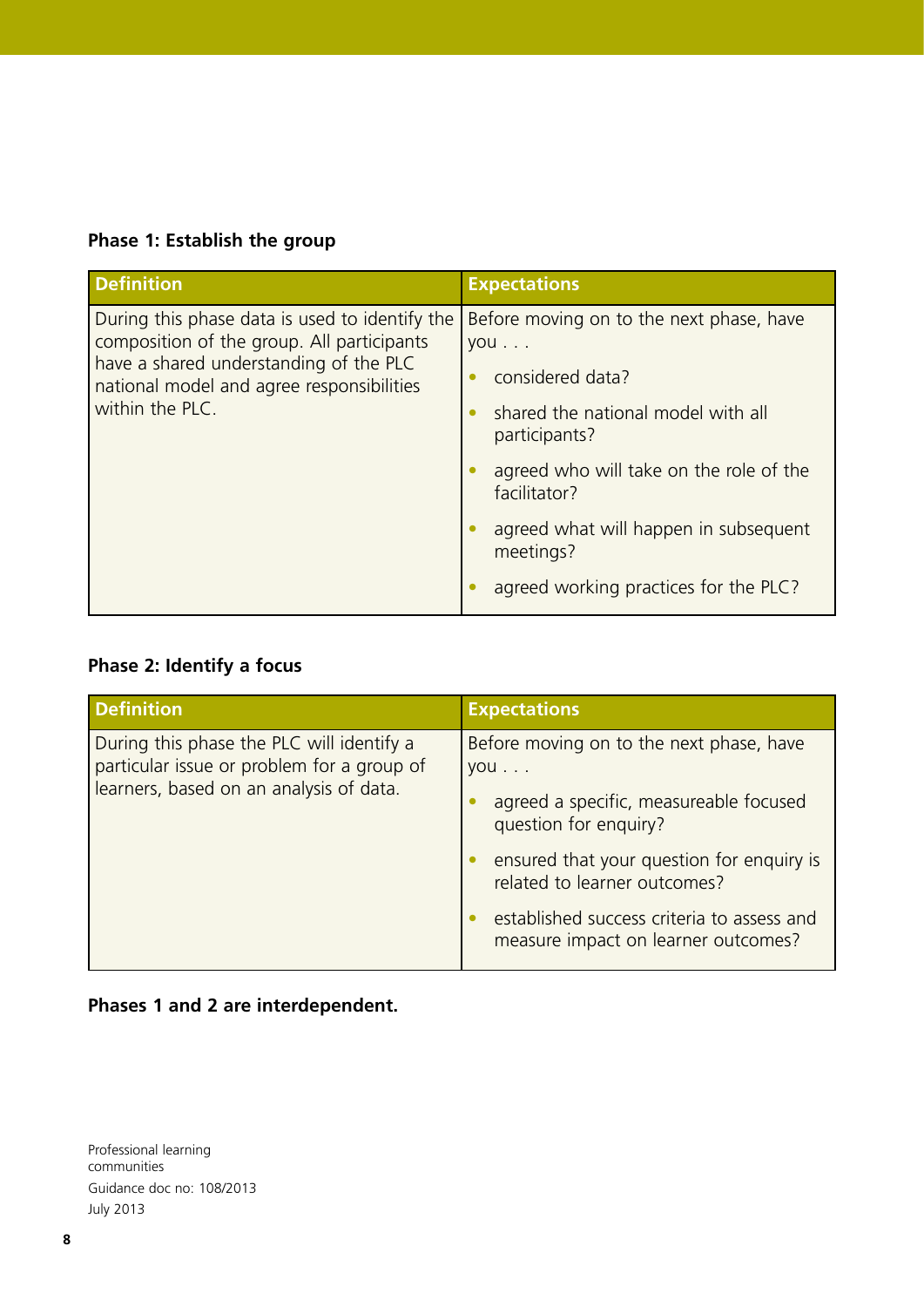|  | <b>Phase 3: Action enquiry</b> |
|--|--------------------------------|
|  |                                |

| <b>Definition</b>                                                                                                                                                                         | <b>Expectations</b>                                                                                                                                                                                                                                                                                                                                                                                    |
|-------------------------------------------------------------------------------------------------------------------------------------------------------------------------------------------|--------------------------------------------------------------------------------------------------------------------------------------------------------------------------------------------------------------------------------------------------------------------------------------------------------------------------------------------------------------------------------------------------------|
| During this phase, which is critical to the<br>success of the PLC, the participants will have<br>researched the potential strategies that could<br>improve practice and learner outcomes. | Before moving on to the next phase, have<br>you<br>considered the current, evidence-based<br>$\bullet$<br>research on your question for enquiry?<br>agreed a set of enquiry activities in order<br>to identify potential strategies that could<br>improve learner outcomes?<br>identified data/evidence to be collected<br>to evaluate the impact of the strategies<br>and approaches you have chosen? |

### **Phase 4: Innovation and change**

| <b>Definition</b>                             | <b>Expectations</b>                       |
|-----------------------------------------------|-------------------------------------------|
| During this phase the strategies identified   | Before moving on to the next phase, have  |
| through the enquiry are shared with the PLC   | $ $ you $\ldots$                          |
| participants. The strategy identified to have | ensured all participants have considered  |
| the most potential impact is selected for     | the potential strategies and have reached |
| trialling. The necessary changes to support   | a consensus about the strategy to trial?  |
| the trialling phase to take place at school   | considered how barriers to trialling and  |
| level are agreed.                             | change may be overcome?                   |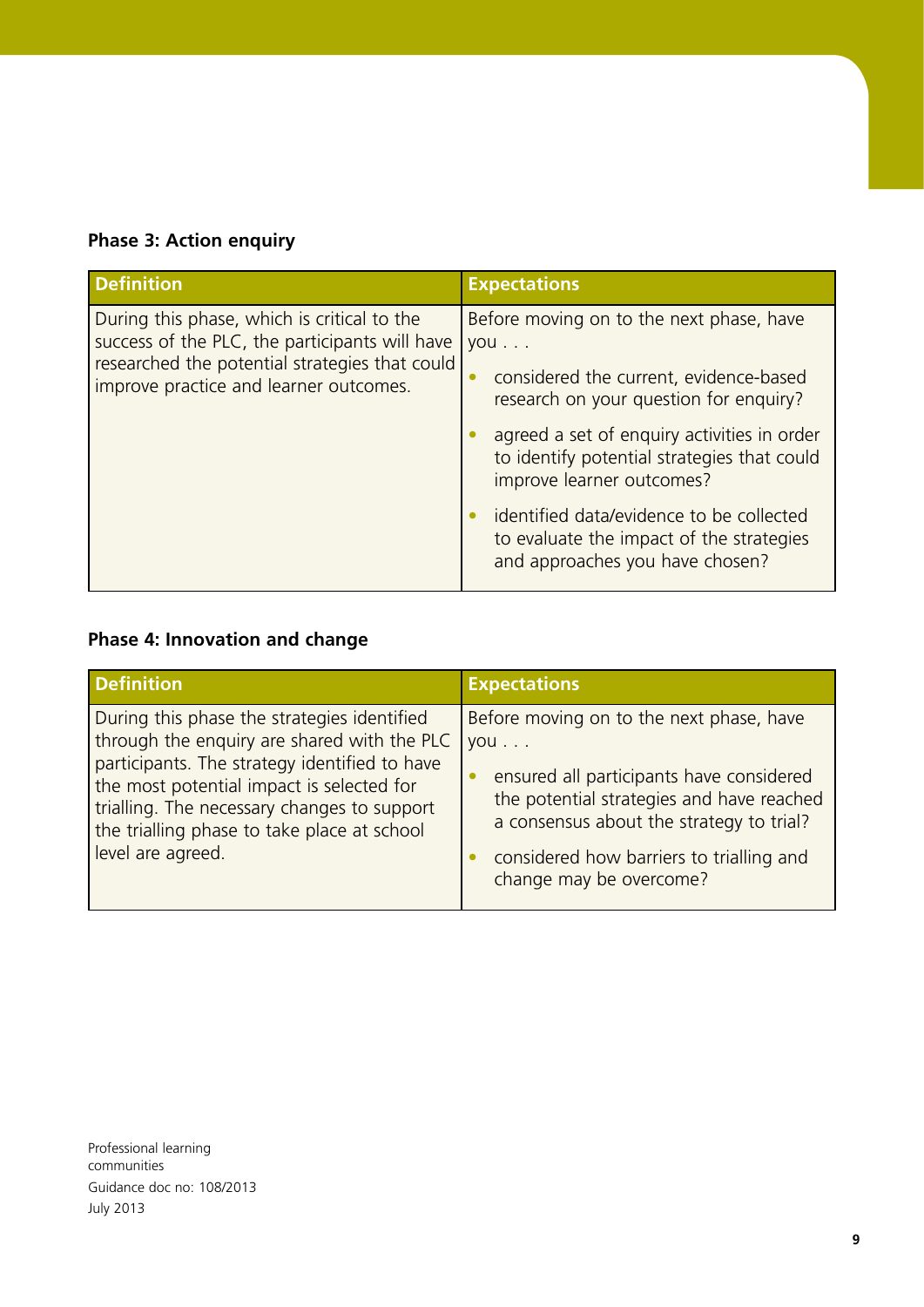### **Phase 5: Trialling and feedback**

| <b>Definition</b>                                                                                                                      | <b>Expectations</b>                                                                                               |
|----------------------------------------------------------------------------------------------------------------------------------------|-------------------------------------------------------------------------------------------------------------------|
| During this phase the strategy or strategies<br>for improvement are trialled. Progress and<br>feedback are shared by PLC participants. | Before moving on to the next phase, have<br>you<br>trialled the agreed strategy or strategies<br>for improvement? |
|                                                                                                                                        | collected interim data/feedback on the<br>impact of changes to classroom practice?                                |
|                                                                                                                                        | shared data and feedback on the impact<br>of changes to classroom practice?                                       |

### **Phase 6: Refining**

| <b>Definition</b>                                                                                                    | <b>Expectations</b>                                                                       |
|----------------------------------------------------------------------------------------------------------------------|-------------------------------------------------------------------------------------------|
| During this phase the PLC will refine or<br>refocus the trialled strategies based on the<br>data/evidence collected. | Before moving on to the next phase, have<br>you<br>considered the effectiveness of the    |
|                                                                                                                      | strategies being trialled, based on data<br>and evidence collected and shared?            |
|                                                                                                                      | considered refining or refocusing<br>strategies to maximise impact and<br>effectiveness?  |
|                                                                                                                      | continued to trial the strategies over a<br>period of time and in a range of<br>contexts? |
|                                                                                                                      | continued to collect data and evidence<br>on the impact of the strategy or<br>strategies? |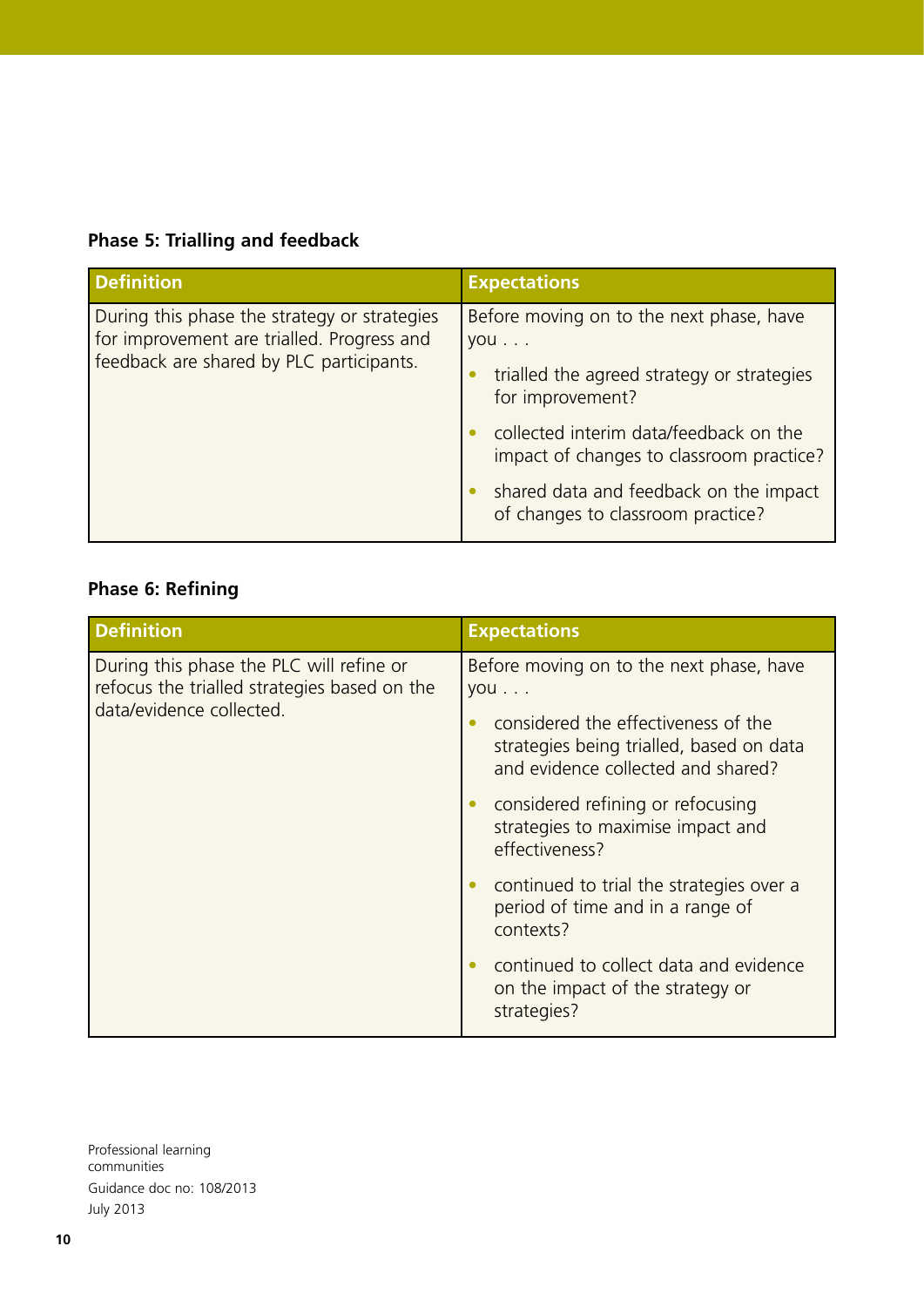### **Phase 7: Sharing outcomes**

| <b>Definition</b>                                                                                                                                                                 | <b>Expectations</b>                                                                                                                                                                                    |
|-----------------------------------------------------------------------------------------------------------------------------------------------------------------------------------|--------------------------------------------------------------------------------------------------------------------------------------------------------------------------------------------------------|
| During this phase the outcomes, impact and<br>recommendations of the PLC are shared with<br>staff, governors, parents/carers and, where<br>appropriate, other schools for action. | Before completing the process, have you<br>demonstrated specific measurable<br>$\bullet$<br>outcomes from the PLC work?<br>shared the outcomes and impact with<br>staff, governors, parents/carers and |
|                                                                                                                                                                                   | where appropriate other schools?<br>made recommendations based on the<br>impact and outcomes for staff,<br>governors, parents/carers and, where<br>appropriate, other schools for action?              |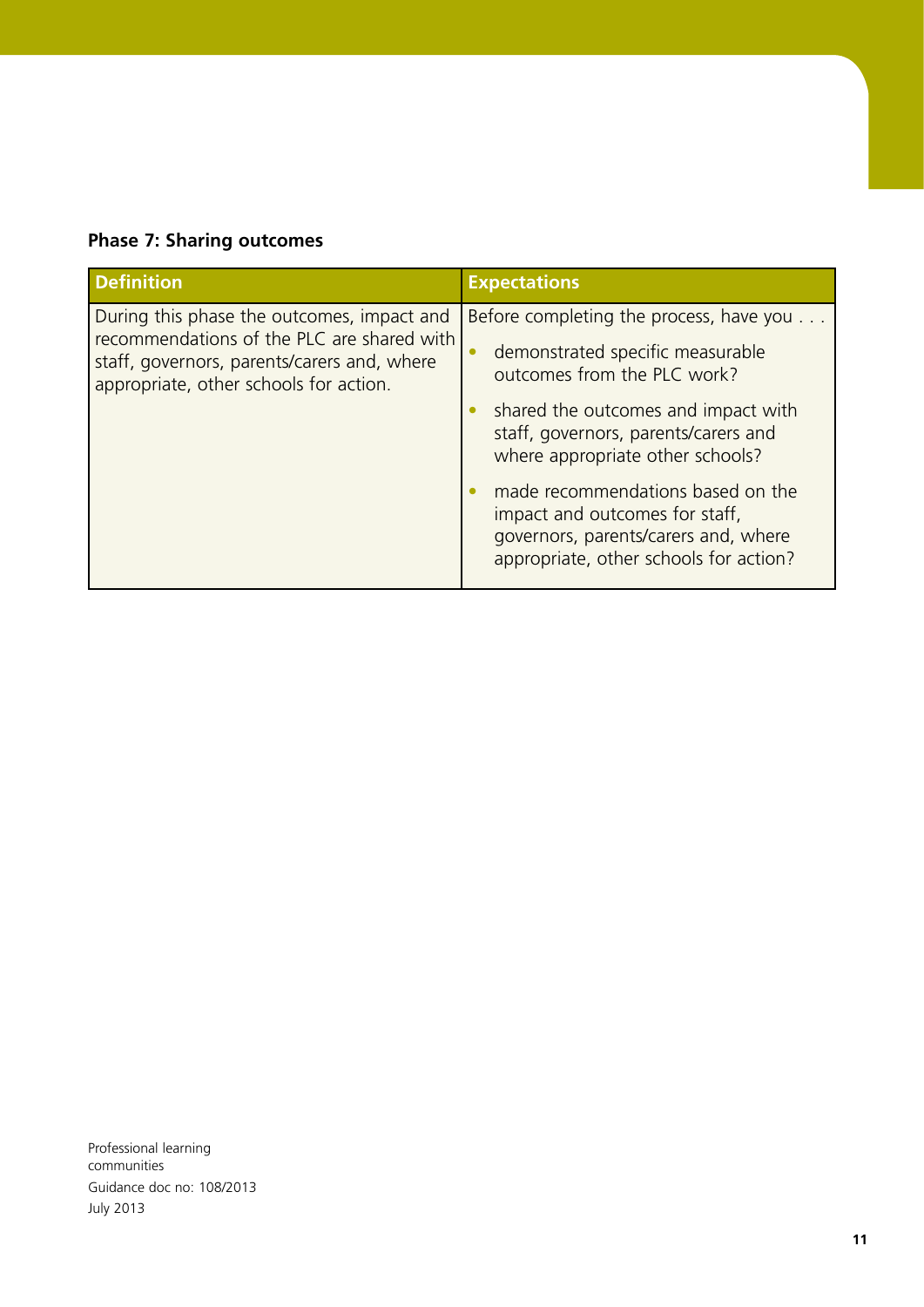## Frequently asked questions

#### **Q1. How do I start a PLC?**

Use data to identify a particular issue or problem for a group of learners. Establish a group of participants to enquire into ways of overcoming this issue or problem. Identify a group facilitator. Agree a set of enquiry or research activities.

#### **Q2. What is the role of the PLC facilitator?**

The PLC facilitator is critical to the success and sustainability of the PLC. They should:

- provide appropriate levels of support and challenge for the PLC
- ensure pace, momentum and enthusiasm are maintained
- keep the PLC focused and on track
- broker resources
- manage links and networking.

#### **Q3. What kind of data can I use?**

Without using data you cannot gauge the impact of your PLC on learner outcomes. The type of data you should use to focus your school improvement can be found in the following:

• All Wales Core Data Sets and School Comparative Information reports. These include family of schools and comparative performance data for class/year group, subject and key indicators.

#### **Q4. Where do I access this data?**

It is available in every school and is accessed via your Senior Leadership Team.

#### **Q5. How large should a PLC group be?**

Ideally there should be no more than six to eight participants in a PLC as this ensures effective contribution from all participants. Any less than three to four staff means there might not be sufficient depth and challenge within the team.

#### **Q6. Should the headteacher be involved in a PLC?**

Headteachers should be supportive of the national model. The question for enquiry will determine whether a headteacher needs to be a participant.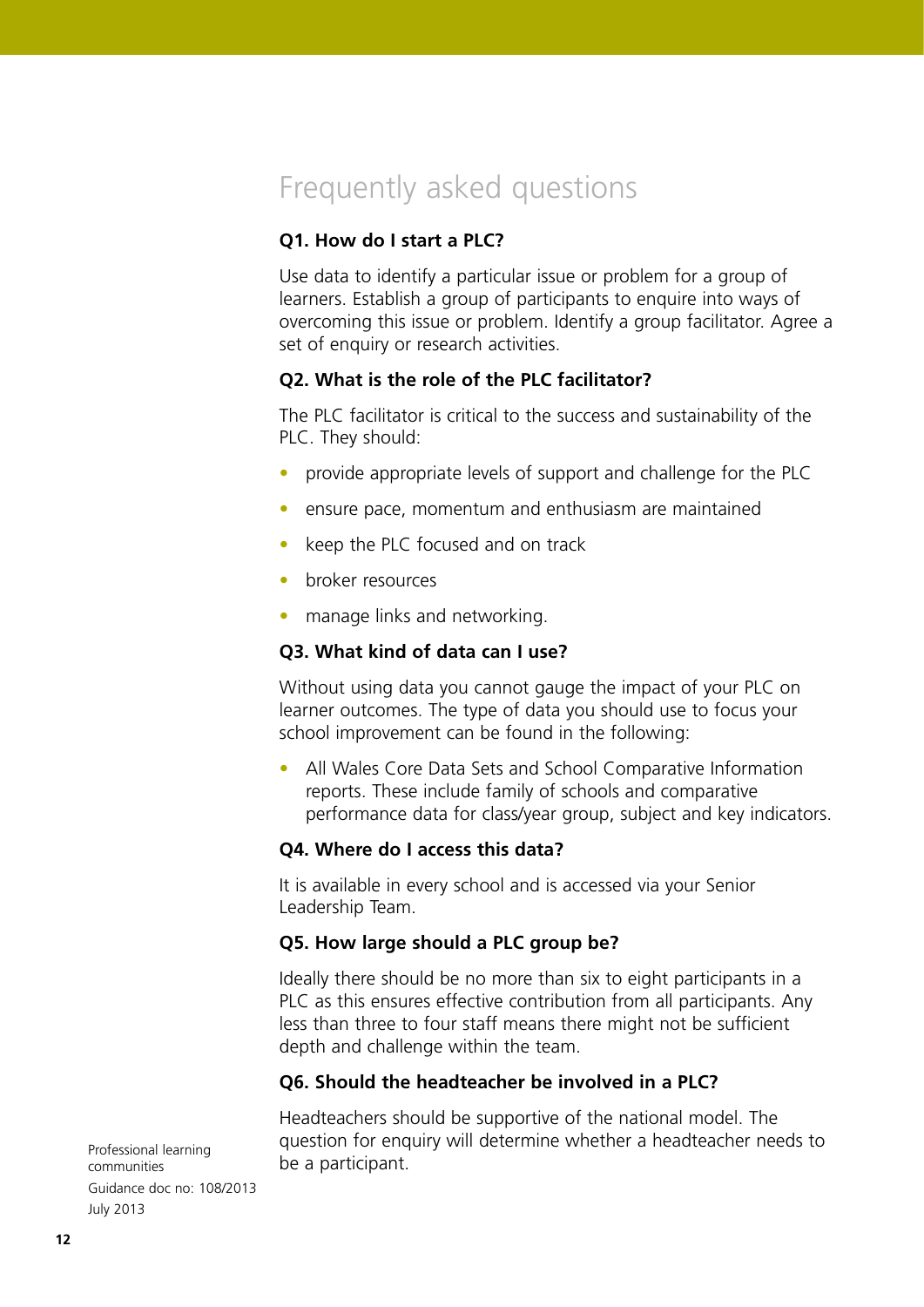#### **Q7. Who leads/facilitates the PLC?**

Any participant of the PLC could be the facilitator. It is not dependent on existing roles or structures within the school.

#### **Q8. How do I measure impact?**

The impact measures will relate directly to the particular focus or question for enquiry that the PLC is addressing. Initially, the impact will be in terms of changes in teaching/classroom practices. Subsequently, these changes in teaching classroom practices should lead to improved learning outcomes which can be measured. Both quantitative and qualitative data should be collected.

#### **Q9. How long should a PLC last?**

The life cycle of a PLC is determined by the depth of enquiry that the team is expected to undertake but usually lasts no more than a year as each year the cohort of students change and by association the issue/focus relating to those learners will also change.

#### **Q10. What happens in PLC meetings?**

The facilitator keeps the meeting to task. Each participant reports to the PLC on progress made. Opportunities are provided to discuss specific issues or difficulties. Agreement is reached on what needs to be done prior to the next meeting.

#### **Q11. How do you share outcomes?**

This can take a variety of formats, including reporting to governors, participation in staff INSET programme and written reports.

#### **Q12. What if the PLC goes off at a tangent?**

This is where the role of the facilitator is crucial to ensure that the PLC team remains focused and enthused.

#### **Q13. What if the question for enquiry is too broad?**

If the focus is too broad then the group has to continually refine at Phase 2 until it is precise enough for the group to address. So, for example, improving literacy is too broad and presents too big a task for a PLC.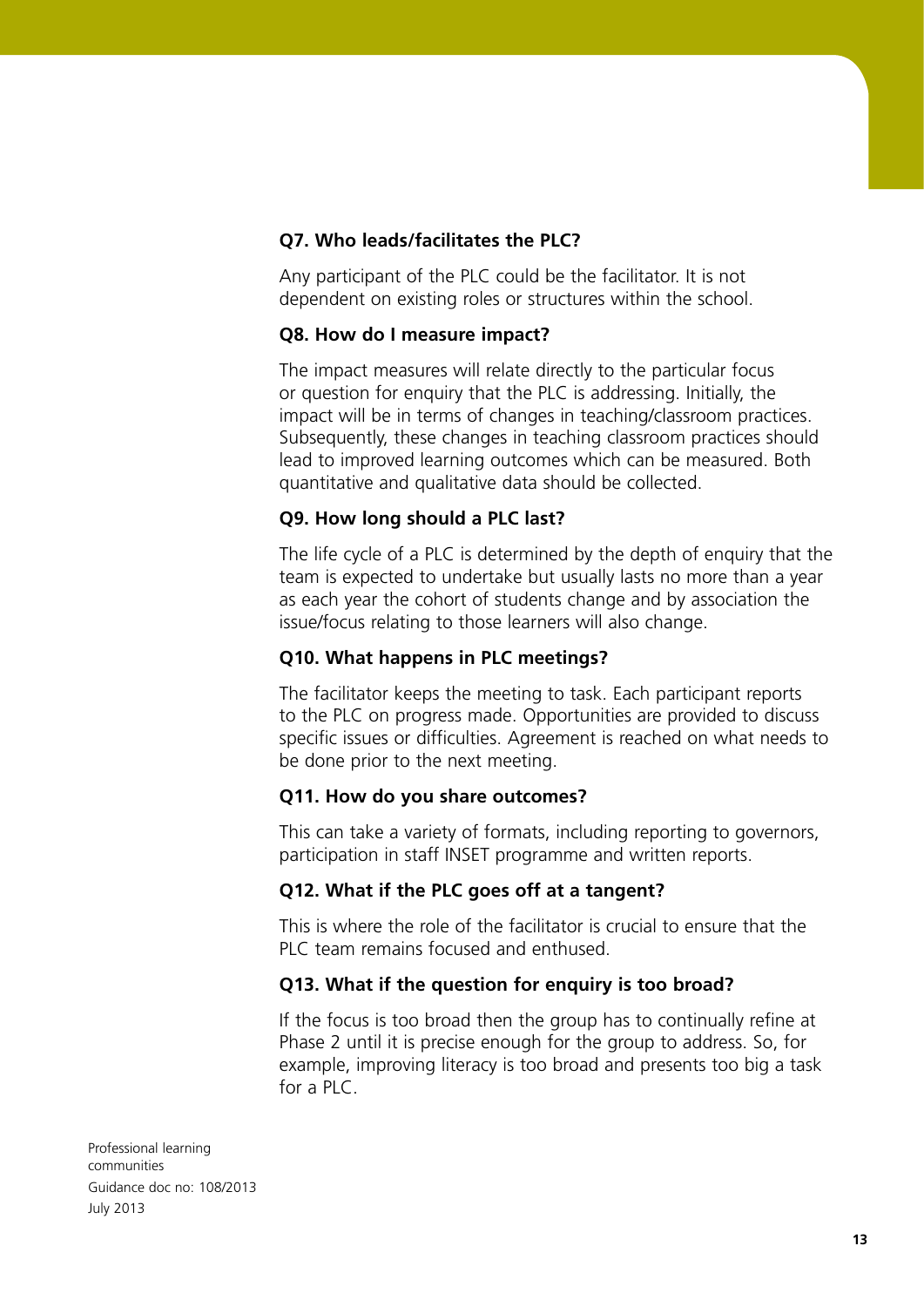#### **Q14. Where does the time come from?**

Schools allocate time and resources at different times of the year according to need. For example, use of staff development/CPD/ money to support school visits and use of dedicated in-service training time for PLC work and the abandonment of other meetings in favour of PLC meetings.

#### **Q15. Can a PLC fail?**

No it can't, because through the process some learning will have occurred even if it is not around the intended outcomes.